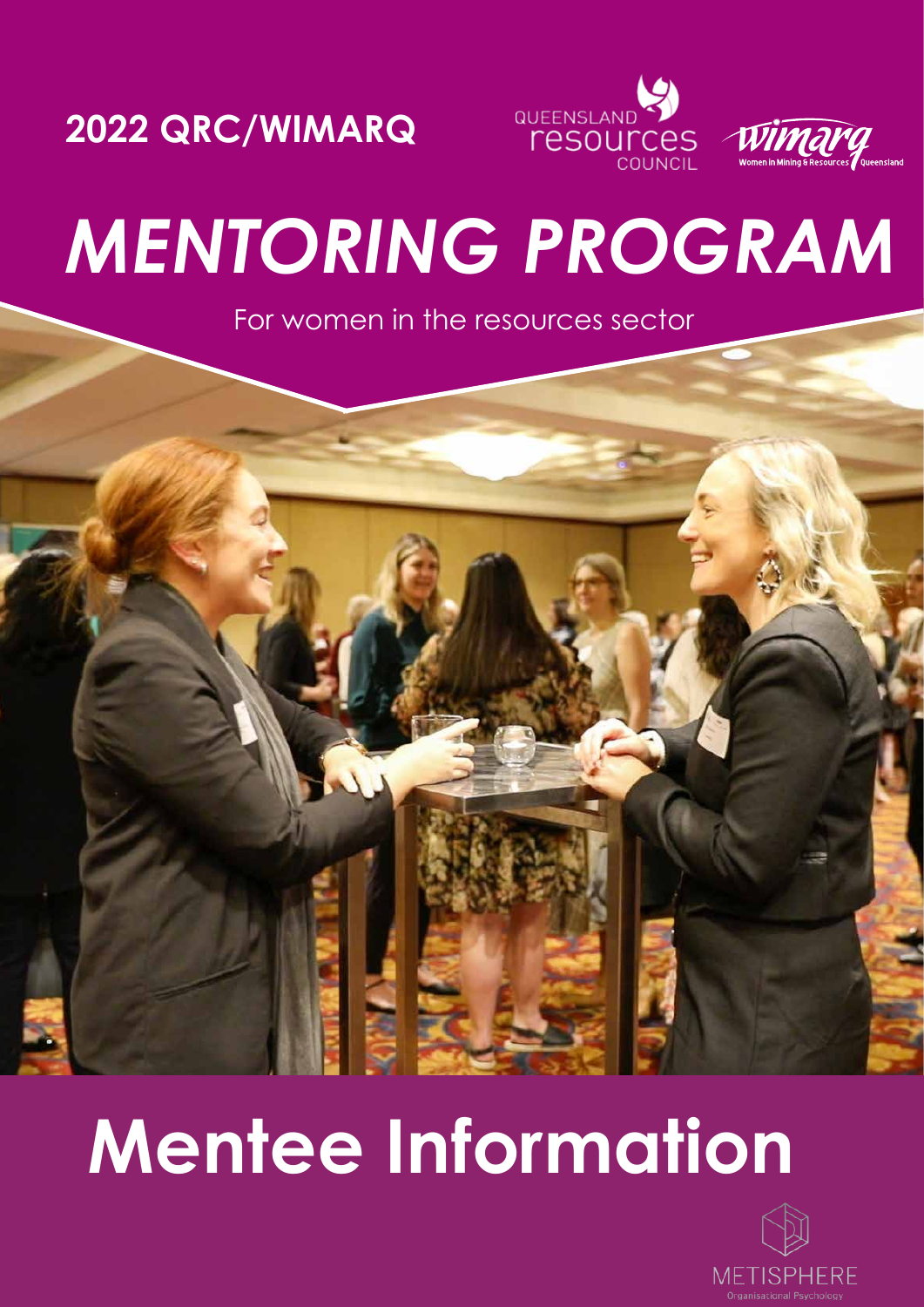## **ABOUT THE PROGRAM**

The aim of the QRC/WIMARQ Mentoring Program is to provide a structured, sustainable mentoring process that supports mentees through career guidance and direction by sharing mentor/mentee experiences, developing goals and forging exceptional mentoring relationships beyond the program's duration.

The QRC/WIMARQ Mentoring Program is the first of its kind in Queensland and was created in response to identified demand for formal mentoring for women working in Queensland's minerals and energy sectors, and as a way to improve retention and progression of women in these sectors.

### **THE STATISTICS**

- More than 400 mentees over nine programs.
- Age range: majority 25-34 years old (but the program is open to older mentees as well).
- Roles: mostly operational sitebased roles in predominantly mining engineering followed by geology, environmental science, HSE, training and community relations.
- Locations: Blackwater, McKinlay, Mount Isa, Mackay, Moranbah, Peak Downs, Gladstone, Tieri, Townsville, Middlemount and Brisbane.
- Major career challenges: Lack of career support for women in management, work/life balance, lack of career direction, career progression, leadership, influencing, self-confidence and small team/big workload.

### **PROGRAM FEEDBACK IN 2021**

- 97% of survey respondents agreed that they had a quality relationship with their mentor/mentee.
- 97% of survey respondents would "recommend this program to my friends and colleagues.





- 89% of survey respondents had five or more sessions with their mentee/mentor between June and November 2020 (of these, 20% had 8+ sessions).
- 89% of mentor survey respondents felt they "got something from the process too".

### **Main topics of mentees' interest:**

- Career quidance
- Assistance with goal-setting
- Improving business acumen
- Advice on maintaining positive mental health and wellbeing
- Advice on work-life balance

### **TESTIMONIALS**

*"Thank you for this program to take a hard look at myself, my actions and where I can make changes to benefit my team, workplace and myself. It is a tremendous opportunity for personal growth and adding value to our respective workplaces"*

*"The QRC/WIMARQ Mentoring Program has been such a valuable program for me in what has been a very tough year with COVID. My mentor was such a perfect match, we discovered we had been on a very similar career journey and had experienced similar highs and lows. The program has taught me a lot about myself, good and not so good and I am already implementing the changes and seeing results. Thank you!"*

*"Well structured program that did an amazing job of matching me with a mentor. We faced many challenges, including COVID-19, my mentor moving overseas, both of us changing positions over the course of the program, but we still managed to have eight sessions and learn a lot from each other. The program and my* mentor assisted greatly with clarifying my future career goals among other things. Definitely recommend."

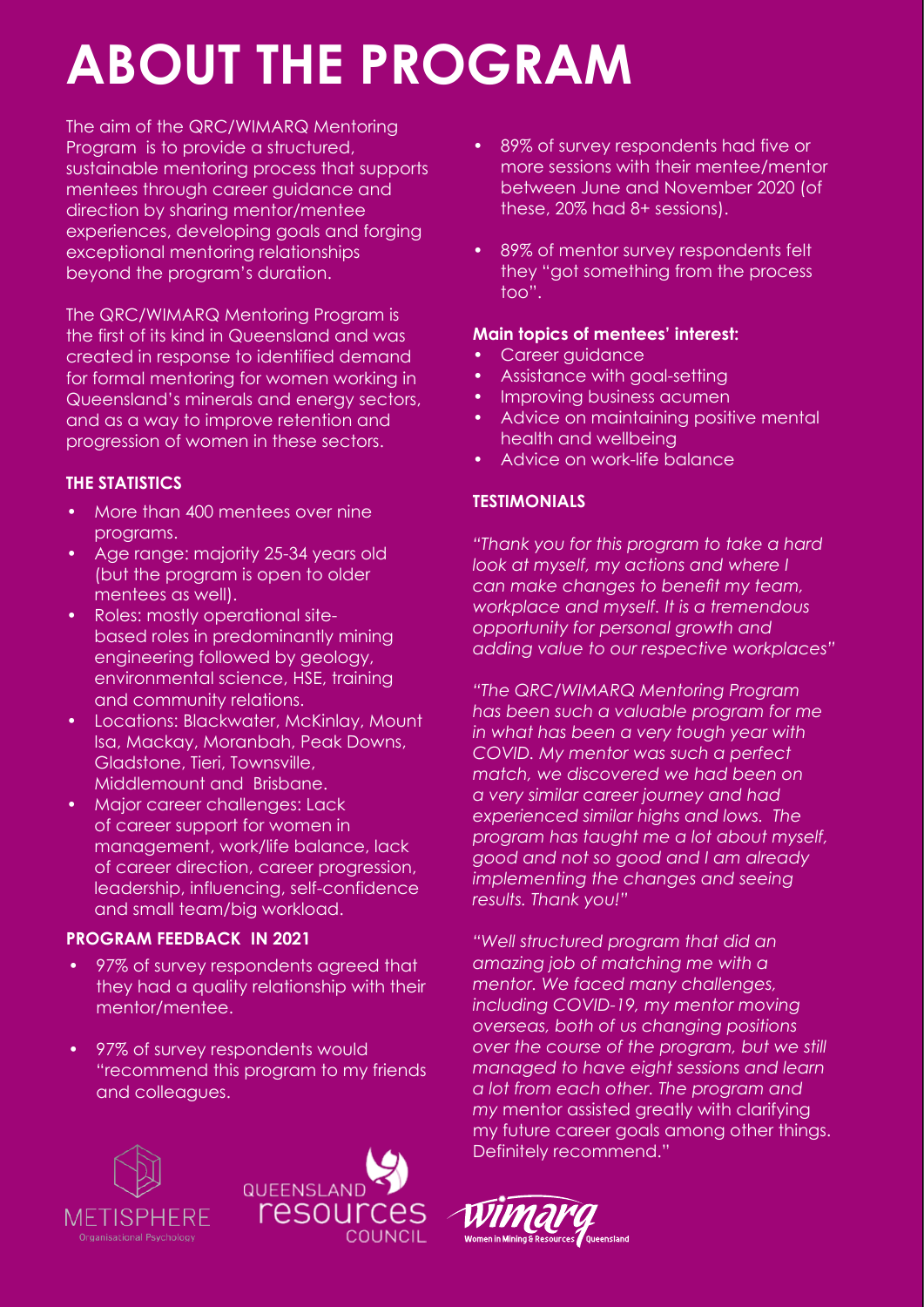

### **PROGRAM DETAILS FOR 2022**

- June December 2022
- Up to 75 mentee places available
- Launch (10 June 2022)
- Midway (9 September 2022)
- Finale (8 December 2022)
- Mentees will be able to request a male or female mentor.
- Cost \$2,000 + GST for each mentee.

#### **BENEFITS FOR MENTEES**

- Career avidance and support from a highly regarded female or male working in the sector.
- Comprehensive training provided to all participants and on-going educational correspondence.
- The opportunities to meet all mentors and industry leaders.
- Development of career goals with an experienced person outside of the mentee's workplace.
- A friend to share work/life experiences.
- Being part of a unique, tailored and extraordinary program for remotelybased and city-based women working in the minerals and energy sectors in Queensland.

#### **MENTOR RESPONSIBILITIES AND BENEFITS**

- Complete an online mentor application that aims to identify your strengths, areas of expertise and industry experience.
- Attend a mandatory three hour training session in June 2022 for insights into building a successful mentoring partnership.
- Attend the mandatory QRC/WIMARQ Mentoring Program launch event, which is coordinated as part of your training session in Brisbane on Friday 10th June 2022. It will be mentors first opportunity to meet mentees face-toface.
- Provide professional support, career guidance and industry advice to a female mentee for 8 one hour sessions, every 3 weeks for the duration of the program (June - December). Approximate time commitment is 15 hours.
- The opportunity to provide quidance, support and leadership to the state's future resources leaders.
- **Exceptional networking and business** development opportunities.
- Opportunity to 'give back' to the resources sector in a productive and unique way.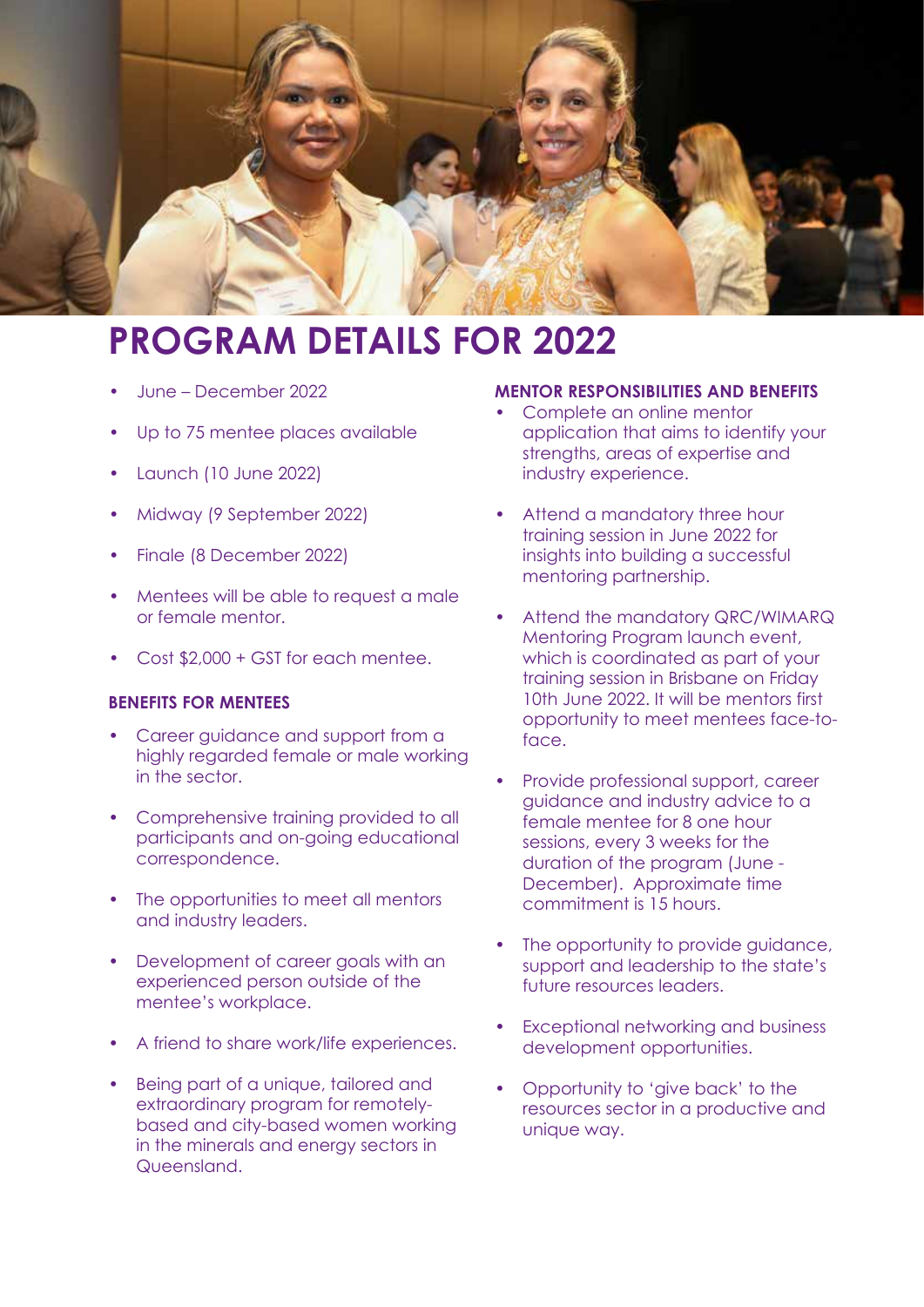### **PROGRAM OUTCOMES**

The success of the initiative can be measured by the progress of mentees since completing the program.

A longitudinal study of mentees and mentors since the program started in 2014 has demonstrated encouraging results.

The survey was sent to more than 600 past program participants from 2014 – 2019. Here is a snapshot of the results.

• 92% of current or past mentors feel that participating in the QRC/WIMARQ Mentoring Program provided them with "valuable insights and learnings that have enhanced their role as a leader in their organisation".

### **WHO WE ARE**

### **QUEENSLAND RESOURCES COUNCIL**

*Queensland Resources Council (QRC) is*  a not-for-profit peak industry association representing the commercial developers of Queensland's minerals and energy resources.

QRC works to secure an environment conducive to the long-term sustainability of minerals and energy sector industries in Queensland.

### **WOMEN IN MINING & RESOURCES QLD**

WIMARQ is a volunteer group who organise opportunities for the mentoring, support and encouragement of women who are working in, studying for or taking a break from the minerals and energy sectors. A reference group to the QRC, it is aims to influence the gender diversity and inclusion outcomes in the Queensland resource sector .

- 92% of survey respondents have recommended the QRC/WIMARQ Mentoring Program to friends and colleagues.
- 90% feel that QRC/WIMARQ Mentoring Program was a useful addition to their needs at the time of completion.
- 85% of survey respondents agree that since finishing the QRC/WIMARQ Mentoring Program, "it has made a positive impact on my career (or life) in some way".
- Outstanding elements include: supportive network, professionally run, confidence building, program structure, training, relationship building, having a mentor outside my workplace.

### **METISPHERE**

Perth-based management consulting firm, Metisphere, is best known for developing world-first mentoring programs for women in mining and construction, encouraging diversity in these industries.

It was founded by its managing director Dr Ali Burston an organisational psychologist who since founding the company in 2010, has been one of Australia's loudest champions for gender diversity and mental health in the energy, construction and resources sectors.